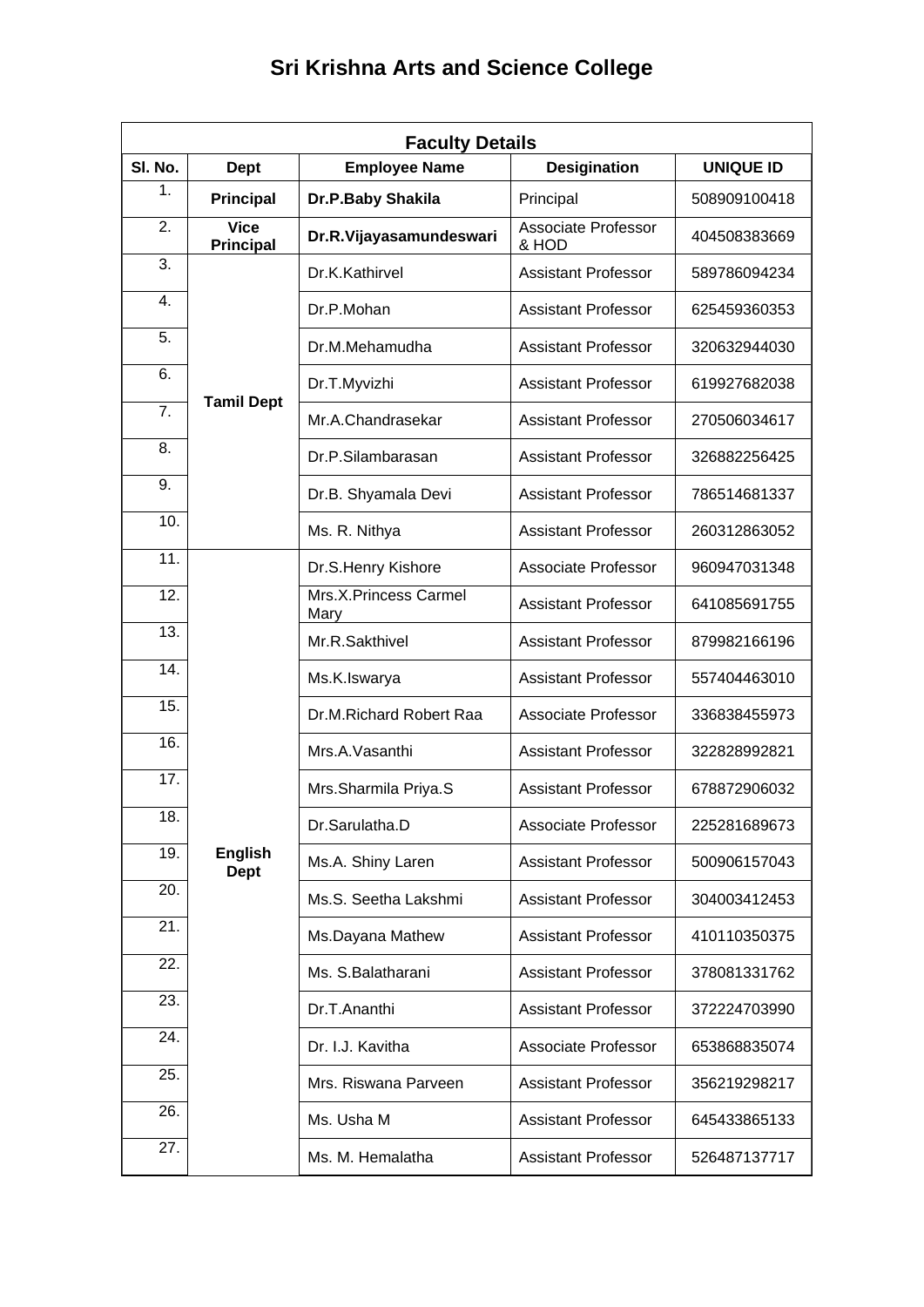| 28. |               | Ms. S. Vasumathi        | <b>Assistant Professor</b>         | 909761381687 |
|-----|---------------|-------------------------|------------------------------------|--------------|
| 29. |               | Dr. Nalina A. K         | <b>Assistant Professor</b>         | 850040235443 |
| 30. |               | Ms. Harita rajan baby   | <b>Assistant Professor</b>         | 312123280513 |
| 31. |               | Dr. Jaya K              | <b>Assistant Professor</b>         | 949350895259 |
| 32. |               | Ms. Shanmuga priya S    | <b>Assistant Professor</b>         | 897012829807 |
| 33. |               | Ms. R. Priya Sri        | <b>Assistant Professor</b>         | 550946183842 |
| 34. |               | Ms. M.Tharani Maheswari | <b>Assistant Professor</b>         | 914256012775 |
| 35. |               | Ms. Athira Ragunath     | <b>Assistant Professor</b>         | 391299139403 |
| 36. |               | Ms. A.Hari Priya        | <b>Assistant Professor</b>         | 854217613974 |
| 37. |               | Ms. S.Sheeba            | <b>Assistant Professor</b>         | 631471820546 |
| 38. |               | Ms. Aishwarya R Pillai  | <b>Assistant Professor</b>         | 297003000707 |
| 39. | Hindi         | Dr. S. Anitha           | Associate Professor                | 330944907291 |
| 40. |               | Mr.S.Krishna Kumar      | <b>Assistant Professor</b>         | 546158547333 |
| 41. | <b>FRENCH</b> | Mr.G.Prasanna           | <b>Assistant Professor</b>         | 309730862471 |
| 42. |               | Ms. T. Shalini Devi     | <b>Assistant Professor</b>         | 447637516943 |
| 43. |               | Dr.K.Ponnalagu          | <b>Assistant Professor</b><br>&HOD | 903958843427 |
| 44. |               | Mrs.K.Umamaheswari      | <b>Assistant Professor</b>         | 269959054626 |
| 45. |               | Mr.E.Kungumaraj         | <b>Assistant Professor</b>         | 997080319215 |
| 46. |               | Ms.K.Nirmaladevi        | <b>Assistant Professor</b>         | 490057512116 |
| 47. |               | Ms.K.Malarvizhi         | <b>Assistant Professor</b>         | 316821972686 |
| 48. |               | Mrs.S.Ambika            | <b>Assistant Professor</b>         | 627498675646 |
| 49. | <b>Maths</b>  | Ms.B.Sruthi             | <b>Assistant Professor</b>         | 347037199773 |
| 50. |               | Ms.S.V.Sangeetha        | <b>Assistant Professor</b>         | 685821995551 |
| 51. |               | Mr.M.Gopinath           | <b>Assistant Professor</b>         | 404783051301 |
| 52. |               | Mr.N.Bharath            | <b>Assistant Professor</b>         | 598443366106 |
| 53. |               | Dr.V.Jeyanthi           | Associate Professor                | 613546831393 |
| 54. |               | Dr.R. Buvaneswari       | <b>Assistant Professor</b>         | 350261603705 |
| 55. |               | Ms.S. Nithya            | <b>Assistant Professor</b>         | 729436864728 |
| 56. |               | Ms.S.Priyadharshini     | <b>Assistant Professor</b>         | 203473162026 |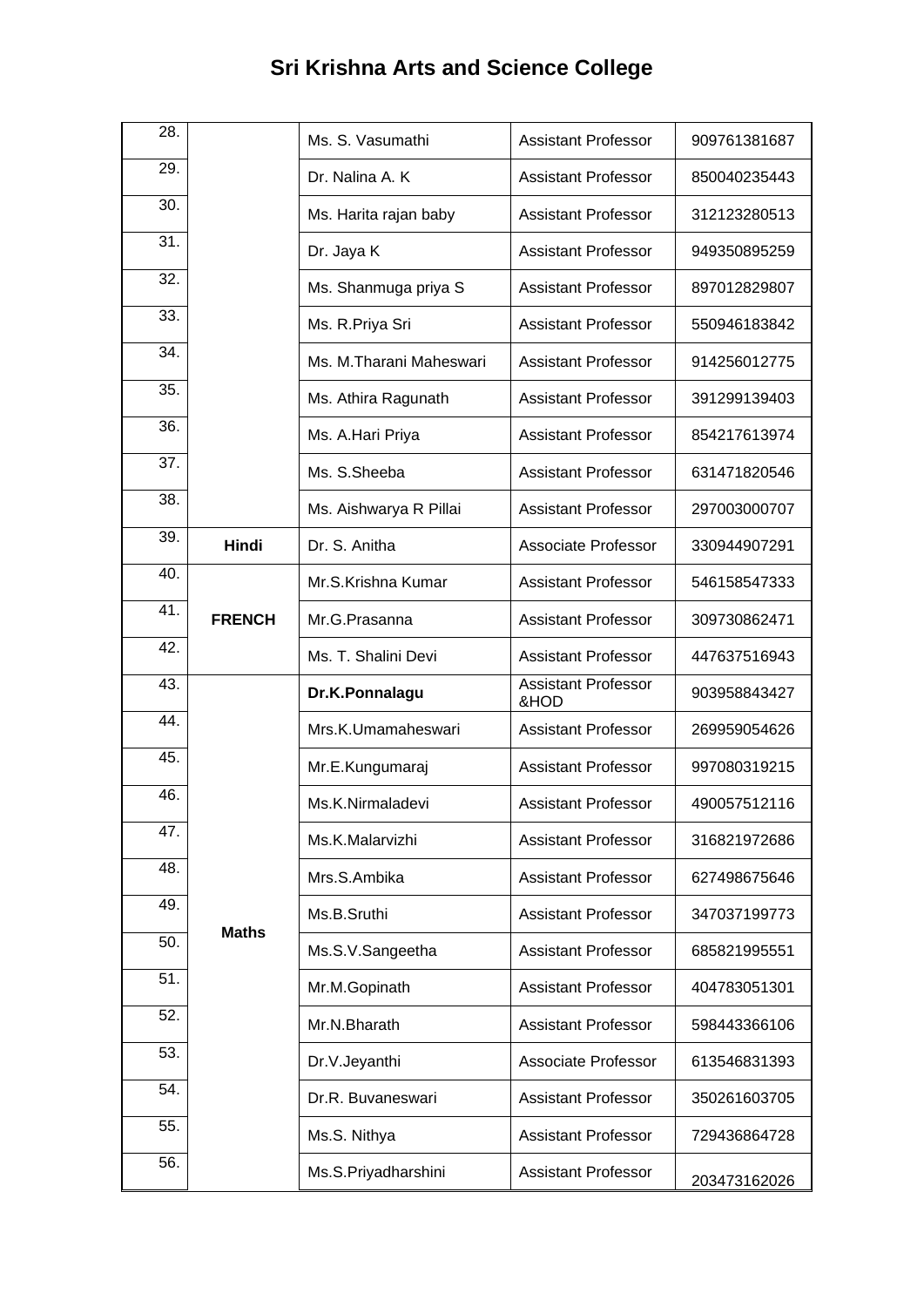| 57. |                          | Dr.M.Kavithamani               | <b>Assistant Professor</b>   | 397385894791 |
|-----|--------------------------|--------------------------------|------------------------------|--------------|
| 58. |                          | Ms.S.Sathyapriya               | <b>Assistant Professor</b>   | 622087180479 |
| 59. |                          | Ms.S.Narmatha                  | <b>Assistant Professor</b>   | 587927047578 |
| 60. |                          | Mr.V. Madhan                   | <b>Assistant Professor</b>   | 341393321141 |
| 61. |                          | Mr.C.Karthikeyan               | <b>Assistant Professor</b>   | 969186515690 |
| 62. |                          | Dr.Esha Raffie                 | <b>Assistant Professor</b>   | 438764706220 |
| 63. |                          | Ms.P.Mounika                   | <b>Assistant Professor</b>   | 341799445544 |
| 64. |                          | Ms.V.Nandhini                  | <b>Assistant Professor</b>   | 414911885873 |
| 65. |                          | Dr.V.Nirmala                   | <b>Assistant Professor</b>   | 664500548453 |
| 66. |                          | Mr. R. Venugopal               | <b>Assistant Professor</b>   | 546647563547 |
| 67. |                          | Ms.S. Durga Devi               | <b>Assistant Professor</b>   | 594140420597 |
| 68. |                          | Mr. S. Saravanakumar           | <b>Assistant Professor</b>   | 641200716010 |
| 69. |                          | Ms. P. Gowri                   | <b>Assistant Professor</b>   | 664991469519 |
| 70. |                          | Dr. C. Sunitha                 | Associate<br>Professor & HOD | 389101802607 |
| 71. |                          | Mrs.B.Anuja Beatrice           | Associate<br>Professor       | 979357058056 |
| 72. |                          | DrJ.Lekha                      | Associate<br>Professor       | 936097513024 |
| 73. |                          | Mrs.B.Meenapreethi             | <b>Assistant Professor</b>   | 864866611469 |
| 74. |                          | Dr.S.Dhanalakshmi              | <b>Assistant Professor</b>   | 821158551187 |
| 75. |                          | Dr. J. Gowri                   | <b>Assistant Professor</b>   | 434069966681 |
| 76. |                          | Dr.R.Kavitha                   | Associate<br>Professor       | 490642935765 |
| 77. | $\mathsf{CS}\phantom{0}$ | Dr.S.Subbaiah                  | Associate<br>Professor       | 227928980402 |
| 78. |                          | Mr. Suresh, S.                 | <b>Assistant Professor</b>   | 930748432994 |
| 79. |                          | Ms.N.Ajitha                    | <b>Assistant Professor</b>   | 245254802890 |
| 80. |                          | Mr.Balaji.C                    | <b>Assistant Professor</b>   | 801825869538 |
| 81. |                          | Mrs. Thahira Banu              | <b>Assistant Professor</b>   | 856825370706 |
| 82. |                          | Ms. S. Indumathi               | <b>Assistant Professor</b>   | 247347291355 |
| 83. |                          | Mrs.P.Radha                    | <b>Assistant Professor</b>   | 287413140284 |
| 84. |                          | Dr. N.A. Sheela<br>Selvakumari | Associate<br>Professor       | 414774647701 |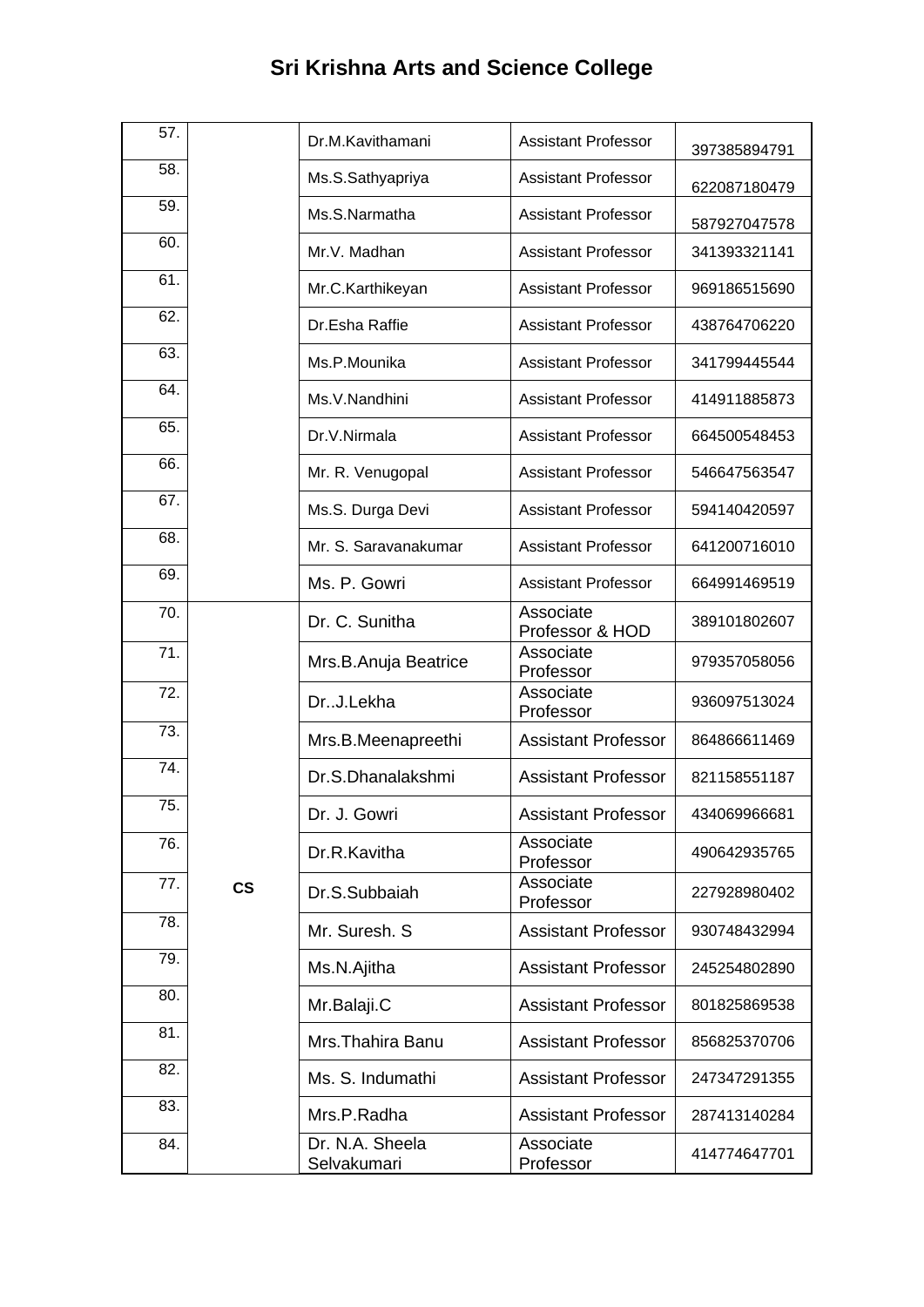| 85.  |                 | Mrs. A. Jeevarathinam       | <b>Assistant Professor</b>   | 642279762572 |
|------|-----------------|-----------------------------|------------------------------|--------------|
| 86.  |                 | Ms. U. Prathibha            | <b>Assistant Professor</b>   | 289162007984 |
| 87.  |                 | Mrs. A.V. Anuja             | <b>Assistant Professor</b>   | 531273147835 |
| 88.  |                 | Ms. J. Sumitha              | <b>Assistant Professor</b>   | 739299192429 |
| 89.  |                 | Prof M Narmadha             | <b>Assistant Professor</b>   | 704487230867 |
| 90.  |                 | Ms. M. Raju                 | <b>Assistant Professor</b>   | 888015746372 |
| 91.  |                 | Ms. J. Christy Andrews      | <b>Assistant Professor</b>   | 657517387351 |
| 92.  |                 | Ms. Devika Rani Dhivya      | <b>Assistant Professor</b>   | 605117321365 |
| 93.  |                 | Dr. V.Shanmugapriya         | <b>Assistant Professor</b>   | 964914570230 |
| 94.  |                 | Ms. Yamini Deepa            | <b>Assistant Professor</b>   | 496396341763 |
| 95.  |                 | Dr. Daniel Nesa Kumar C     | <b>Assistant Professor</b>   | 312835235680 |
| 96.  |                 | Ms. jeypriya.S              | <b>Assistant Professor</b>   | 542681053972 |
| 97.  |                 | Mr. N. Karthik              | <b>Assistant Professor</b>   | 326215965168 |
| 98.  |                 | Ms.S.Subha<br>Indu          | <b>Assistant Professor</b>   | 795804446495 |
| 99.  |                 | Dr. Jayabalaji .K .A        | <b>Assistant Professor</b>   | 579692525425 |
| 100. |                 | Dr. K.S. Jeen Marseline     | Associate Professor<br>& HOD | 838394028862 |
| 101  |                 | Mrs.B.Deepa                 | <b>Assistant Professor</b>   | 586735703211 |
| 102. |                 | Mr. S. Vetrivel             | <b>Assistant Professor</b>   | 464608095143 |
| 103. |                 | Mr. Ramesh Kumar. B         | <b>Assistant Professor</b>   | 360105599996 |
| 104. |                 | Dr.B.Radha                  | <b>Associate Professor</b>   | 888221190127 |
| 105. |                 | MS.D.R.Medhun Hashini       | <b>Assistant Professor</b>   | 694289947354 |
| 106. | <b>IT Dept.</b> | MR.H.Vignesh<br>Ramamoorthy | <b>Assistant Professor</b>   | 754955964972 |
| 107. |                 | Mrs. R. Lalitha             | <b>Assistant Professor</b>   | 694840526652 |
| 108. |                 | Mrs.G.Sumalatha             | <b>Assistant Professor</b>   | 296948466407 |
| 109. |                 | Dr.M.Priya                  | <b>Assistant Professor</b>   | 791045148000 |
| 110. |                 | MRS.R.Vijaya Shree          | <b>Assistant Professor</b>   | 923447344772 |
| 111  |                 | MR.R.Shankar                | <b>Assistant Professor</b>   | 833217721513 |
| 112. |                 | MRS. B. Hemalatha           | <b>Assistant Professor</b>   | 224641837407 |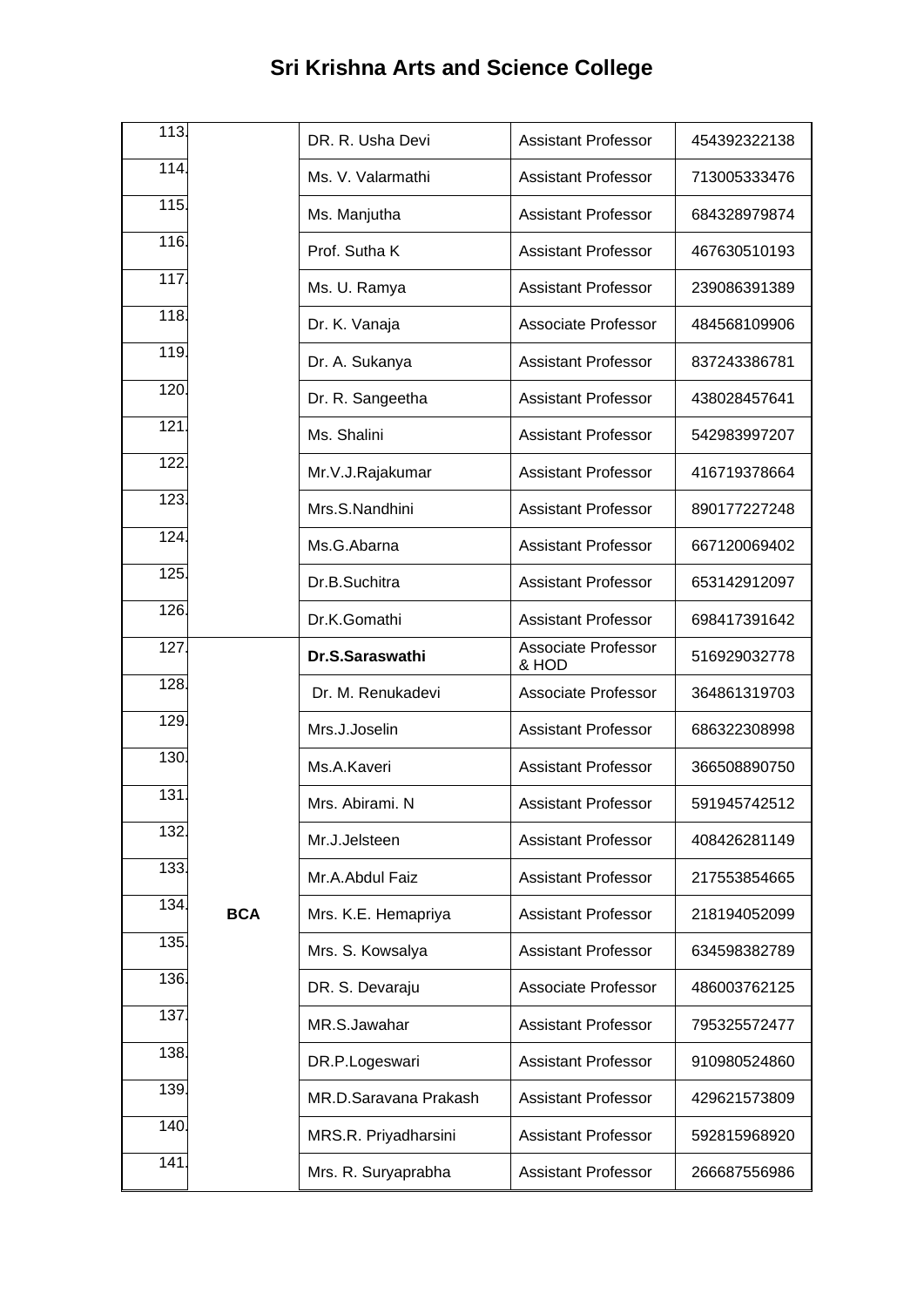| 142. |                  | Ms. K.P. Malarkodi           | <b>Assistant Professor</b>          | 927812761736 |
|------|------------------|------------------------------|-------------------------------------|--------------|
| 143. |                  | Mrs. M. Jenifer              | <b>Assistant Professor</b>          | 362433667099 |
| 144. |                  | Mrs.M.Kundalakesi            | <b>Assistant Professor</b>          | 616281910328 |
| 145. |                  | Mr.R.Rajkumar                | <b>Assistant Professor</b>          | 334936636916 |
| 146. |                  | Ms.S.Thennammai              | <b>Assistant Professor</b>          | 810608909535 |
| 147. |                  | Mrs.P.Santhanalakshmi        | <b>Assistant Professor</b>          | 522364354656 |
| 148. |                  | Mr.A.Somasundaram            | <b>Assistant Professor</b>          | 389997500864 |
| 149. |                  | Dr. K. Sambath               | <b>Associate Professor</b><br>& HOD | 627144088573 |
| 150. |                  | Dr. O.M. Saravanakumar       | <b>Associate Professor</b>          | 501329506320 |
| 151  |                  | Dr.T.Veeramanikandasamy      | <b>Associate Professor</b>          | 333215168573 |
| 152. |                  | Mr.A.P.Rajesh                | <b>Assistant Professor</b>          | 431754865361 |
| 153. |                  | Mr.M.Selvam                  | <b>Assistant Professor</b>          | 457117302906 |
| 154. | <b>ECS</b>       | Dr.Ramesh Babu.P             | <b>Assistant Professor</b>          | 836866922811 |
| 155. |                  | DR.S.Devendiran              | <b>Assistant Professor</b>          | 594620479682 |
| 156. |                  | Dr. S. Shankar               | <b>Assistant Professor</b>          | 378203242318 |
| 157. |                  | Ms. K.S. Sruthi              | <b>Assistant Professor</b>          | 394883037989 |
| 158. |                  | Ms.G. Lavanya                | <b>Assistant Professor</b>          | 44994459044  |
| 159. |                  | Ms.Vijayalakshmi.S.R         | <b>Assistant Professor</b>          | 843092113854 |
| 160. |                  | <b>Mrs.V.A.Rinsey Antony</b> | <b>Assistant Professor</b>          | 902717006379 |
| 161  |                  | Mrs. R. Anitha               | <b>Assistant Professor</b>          | 990676528011 |
| 162  |                  | Ms. N. Saranya               | <b>Assistant Professor</b>          | 553854595211 |
| 163. | <b>CDF</b>       | Ms. A. Haripriya             | <b>Assistant Professor</b>          | 357795510891 |
| 164. |                  | Ms.P.Jayashri                | <b>Assistant Professor</b>          | 261418003316 |
| 165. |                  | Ms. Dhanalakshmi M           | <b>Assistant Professor</b>          | 529190868900 |
| 166. |                  | Mr.Sathishkumar.G            | <b>Assistant Professor</b>          | 985527830339 |
| 167. |                  | Mr.S.P.Radhakrishnan         | <b>Assistant Professor</b>          | 735911315333 |
| 168. | <b>CSHM DEPT</b> | Mrs.S.Savitha                | <b>Assistant Professor</b>          | 777964517997 |
| 169. |                  | Mrs.V.Sowkarthika            | <b>Assistant Professor</b>          | 795869157333 |
| 170. |                  | Mrs.M.Jhansi                 | <b>Assistant Professor</b>          | 399492760840 |
|      |                  |                              |                                     |              |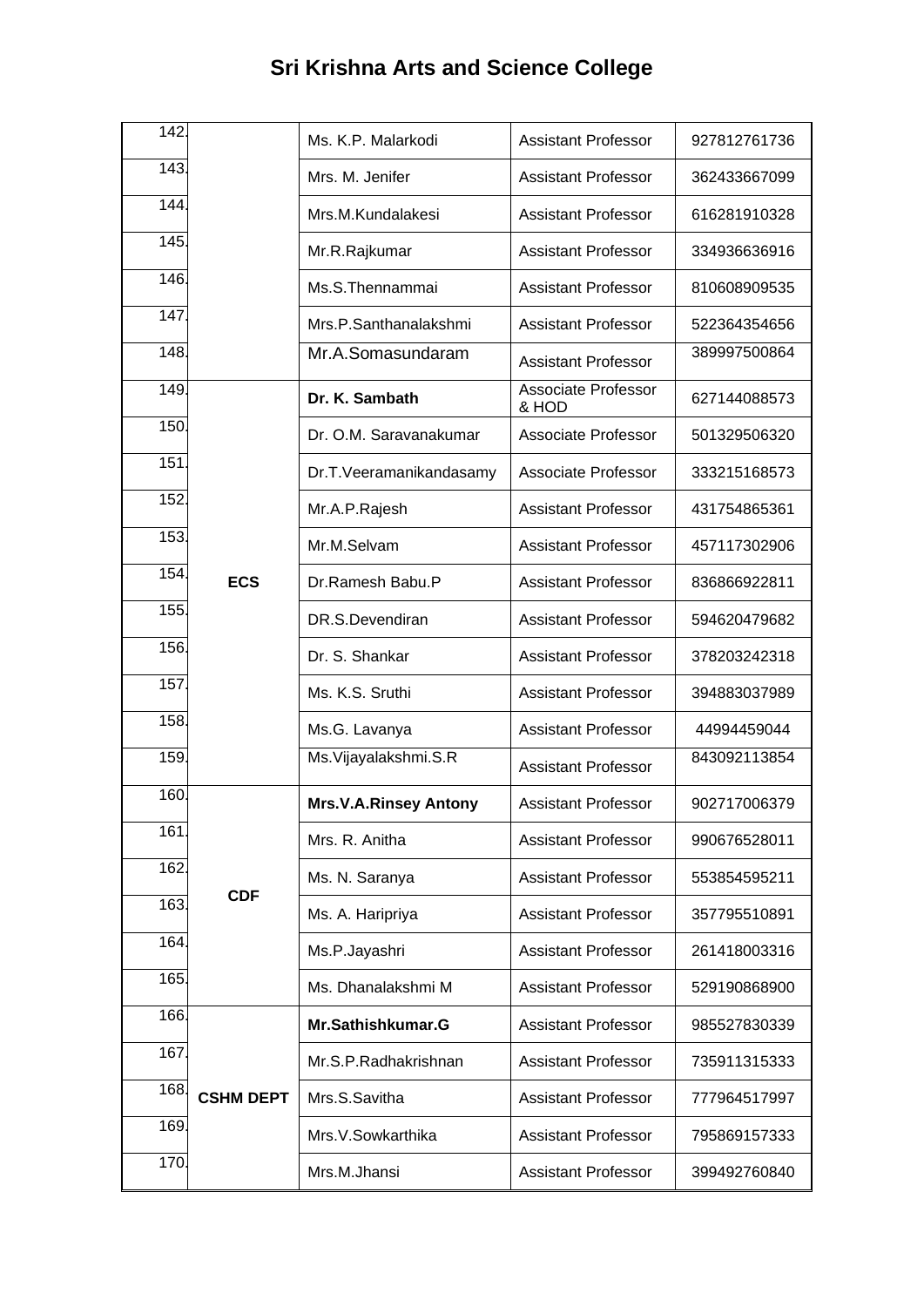| 171  |                                | Dr.B.Suresh                           | <b>Assistant Professor</b>   | 465394103237   |
|------|--------------------------------|---------------------------------------|------------------------------|----------------|
| 172  |                                | Mr. J. Vasanth Nirmal<br><b>Bosco</b> | <b>Assistant Professor</b>   | 760960638782   |
| 173. |                                | Mr. J. Srinivasan                     | <b>Assistant Professor</b>   | 340362302138   |
| 174. |                                | Dr.M.Manikandan                       | Associate Professor          | 661935702925   |
| 175. |                                | Dr.J.Senthil Kumar                    | Associate Professor          | 425794386096   |
| 176. |                                | Mrs.B.Aarthi Rashmi                   | <b>Assistant Professor</b>   | 347677111520   |
| 177. |                                | Dr.K.P.Renukadevi                     | Associate Professor          | 927563577619   |
| 178. | <b>BIOSCIENC</b>               | Ms.S.Jayashree                        | <b>Assistant Professor</b>   | 2555019931043  |
| 179. | <b>E DEPT</b>                  | Dr.A.Vinoth Kanna                     | <b>Assistant Professor</b>   | 455537407135   |
| 180. |                                | Ms.N.Sowmini                          | <b>Assistant Professor</b>   | 3020 2458 7660 |
| 181  |                                | Dr.Narendran.S                        | <b>Assistant Professor</b>   | 635549979302   |
| 182. |                                | MR.Harishchander.A                    | <b>Assistant Professor</b>   | 463214746565   |
| 183. |                                | Dr. Patil Sunita Vishnu               | <b>Assistant Professor</b>   | 291452203213   |
| 184. |                                | Ms.Tamilmozhi M                       | <b>Assistant Professor</b>   | 234701754166   |
| 185. |                                | Ms.Madhu pearl R                      | <b>Assistant Professor</b>   | 680476352153   |
| 186. |                                | Ms.Subha priya V                      | <b>Assistant Professor</b>   | 471564335292   |
| 187. |                                | Dr.S.Anbumalar                        | Associate Professor<br>& HOD | 242129193514   |
| 188. |                                | Dr. Parameswaran S                    | Associate Professor          | 776268795684   |
| 189. |                                | Dr.S.Subha                            | <b>Assistant Professor</b>   | 822996377670   |
| 190. |                                | Dr.K.R.Sivabagyam                     | <b>Assistant Professor</b>   | 565888191672   |
| 191  |                                | Ms.P.V.Amutha                         | <b>Assistant Professor</b>   | 913324190805   |
| 192  |                                | Dr.S.Sivaneshwaran                    | <b>Assistant Professor</b>   | 301531750124   |
| 193. | <b>COMMERCE</b><br><b>DEPT</b> | Mr.R.Gowri Shankar                    | <b>Assistant Professor</b>   | 262926270831   |
| 194. |                                | Dr.V.Aarthi Agnihothri                | <b>Assistant Professor</b>   | 762771438760   |
| 195. |                                | Ms.Swapna Nambiar                     | <b>Assistant Professor</b>   | 790995470405   |
| 196. |                                | Mrs. Antony Prabha. A                 | <b>Assistant Professor</b>   | 733223418976   |
| 197  |                                | Dr.K.Haripriya                        | <b>Assistant Professor</b>   | 740634059858   |
| 198. |                                | Dr. S. Murugan                        | Associate Professor          | 568560326117   |
| 199. |                                | MS.S.Jincy                            | <b>Assistant Professor</b>   | 355966698656   |
|      |                                |                                       |                              |                |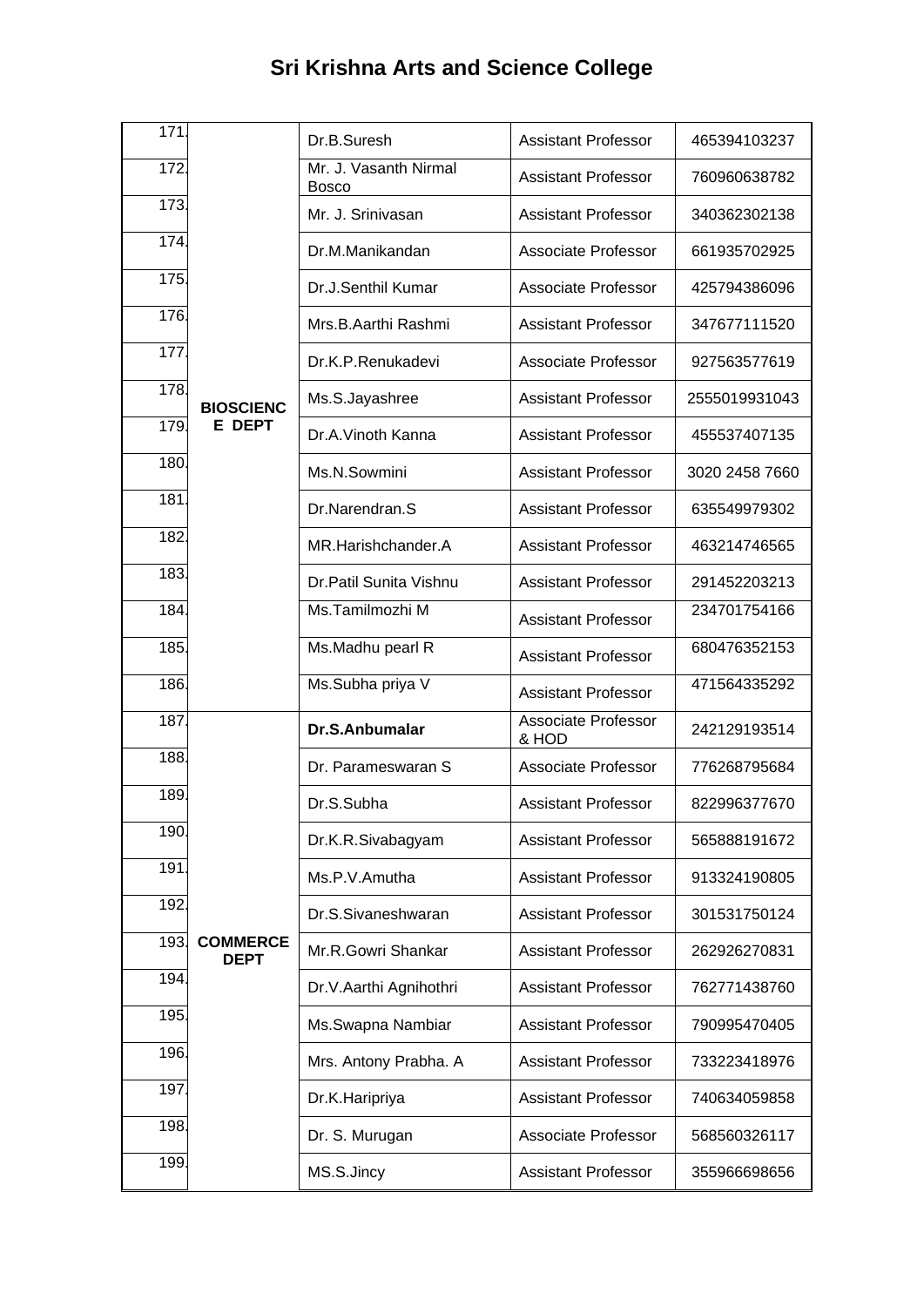| 200. |               | Dr. Brinda Kalyani P.R           | Associate Professor          | 861298921426       |
|------|---------------|----------------------------------|------------------------------|--------------------|
| 201  |               | Ms. M. Bhuvaneswari              | <b>Assistant Professor</b>   | 553050305407       |
| 202. |               | Ms. G. Svetha                    | <b>Assistant Professor</b>   | 605356243400       |
| 203. |               | Dr. Kalakumari T                 | <b>Assistant Professor</b>   | 655583625351       |
| 204. |               | Ms.Santhosh.K.S.P                | <b>Assistant Professor</b>   | 873134660367       |
| 205. |               | Ms.Radhika J                     | <b>Assistant Professor</b>   | 594544734363       |
| 206. |               | Ms.Sudha E                       | <b>Assistant Professor</b>   | 267996720795       |
| 207. |               | Ms.Gino joseph                   | <b>Assistant Professor</b>   | 662402876627       |
| 208. |               | Ms. S.Anitha                     | <b>Assistant Professor</b>   | 494494193322       |
| 209. |               | Ms. V. Jenifer                   | <b>Assistant Professor</b>   | 718204987535       |
| 210. |               | Ms. Dheepiga.S                   | <b>Assistant Professor</b>   | 699653303475       |
| 211. |               | Mr. j.Arun Samuel                | <b>Assistant Professor</b>   | 554119896551       |
| 212. |               | Mr. M.Pravin Kubentra            | <b>Assistant Professor</b>   | 218090852173       |
| 213. |               | Ms.Jinu Susan Abraham            | <b>Assistant Professor</b>   | 307613312183       |
| 214. |               | Mr.Aashish<br>Sathyanarayana     | <b>Assistant Professor</b>   | 276370874823       |
| 215. |               | Dr.J.Vijimol                     | Associate Professor<br>& HOD | 671614025937       |
| 216. |               | Dr.N.Sivakumar                   | <b>Assistant Professor</b>   | 821253201961       |
| 217. |               | Mrs.K.Nalini                     | <b>Assistant Professor</b>   | 609352760334       |
| 218. |               | Ms. Devikalyani. S               | <b>Assistant Professor</b>   | 935306927363       |
| 219. |               | Mr. Balaji. S                    | <b>Assistant Professor</b>   | 454409701067       |
| 220  |               | Mrs.X.Catherine Arputha<br>Divya | <b>Assistant Professor</b>   | 721157870274       |
| 221  | <b>COM-CA</b> | MRS. M.Iswarya                   | <b>Assistant Professor</b>   | 430008715613       |
| 222  |               | Mr.G.V.Venkatesh                 | <b>Assistant Professor</b>   | 526134635197       |
| 223. |               | Ms.Deena Magdaline.F             | <b>Assistant Professor</b>   | 214382533685       |
| 224. |               | Ms. K. Mirunalini                | <b>Assistant Professor</b>   | 205384423810       |
| 225. |               | Mr.Parthiban.T                   | <b>Assistant Professor</b>   | 647246509410       |
| 226. |               | Ms. M. Bhuvaneswari              | <b>Assistant Professor</b>   | 553050305407       |
| 227  |               | Dr. B. Joy Suganya               | <b>Assistant Professor</b>   | 1178060140492<br>3 |
| 228. |               | Ms. M. Dhaya                     | <b>Assistant Professor</b>   | 820102204481       |
|      |               |                                  |                              |                    |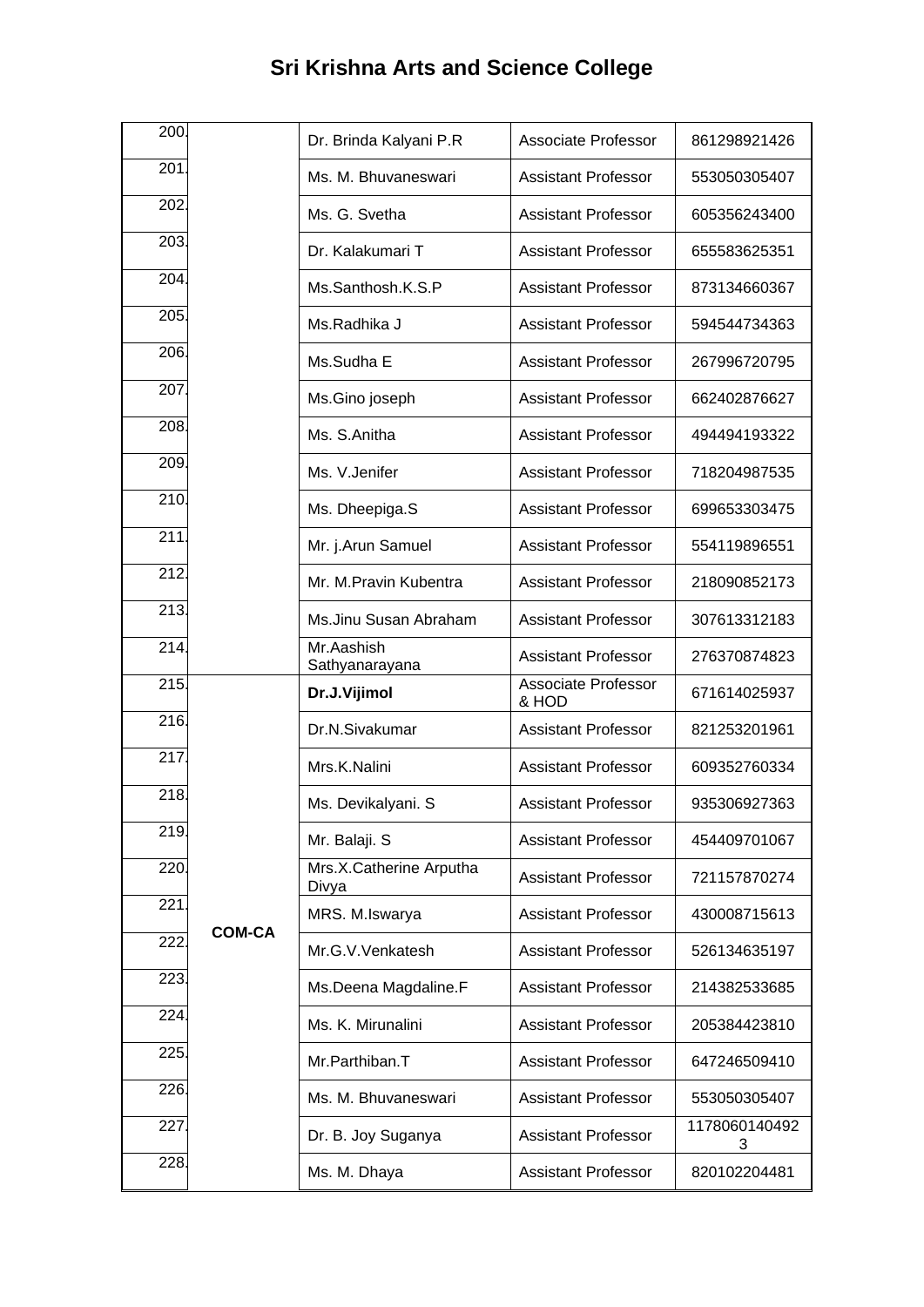| 229. |                            | Mr. S. Krishnendu               | <b>Assistant Professor</b>          | 586936548269 |
|------|----------------------------|---------------------------------|-------------------------------------|--------------|
| 230. |                            | Ms.S.Sathya                     | <b>Assistant Professor</b>          | 688735446684 |
| 231  |                            | N.Karthick                      | <b>Assistant Professor</b>          | 428018327634 |
| 232. |                            | Mrs.Hari<br>Vandhani.C.R        | <b>Assistant Professor</b>          | 998273114856 |
| 233. |                            | Dr.Shanthanalakshmi.M           | <b>Associate Professor</b>          | 872868037626 |
| 234. |                            | Dr. Maria Joesphine<br>Williams | <b>Associate Professor</b>          | 985976837619 |
| 235. |                            | Dr.K.M.Sudha                    | <b>Assistant Professor</b>          | 556500708850 |
| 236. |                            | Dr.T.Kumarasamy                 | <b>Assistant Professor</b>          | 377163759140 |
| 237. |                            | Mrs. R. Shiji                   | <b>Assistant Professor</b>          | 365417336393 |
| 238. |                            | Ms. B. Anusuya                  | <b>Assistant Professor</b>          | 606790385968 |
| 239. |                            | DR.Reena.R                      | Associate Professor                 | 497767919579 |
| 240. | <b>COMMERCE</b>            | Dr.T.Shenbhaga Vadivu           | <b>Assistant Professor</b>          | 453081085284 |
| 241  | - BA                       | Dr. P. Annamuthu                | <b>Assistant Professor</b>          | 675934311521 |
| 242. |                            | <b>MS.I.Joseline Steffi</b>     | <b>Assistant Professor</b>          | 518951756427 |
| 243. |                            | Dr.M.Pushpalatha                | <b>Assistant Professor</b>          | 315652528588 |
| 244. |                            | MRS.V.Nagarathinam              | <b>Assistant Professor</b>          | 979487024655 |
| 245. |                            | Ms. V. Jenifer                  | <b>Assistant Professor</b>          | 582135447366 |
| 246. |                            | Ms. R. Kavipriya                | <b>Assistant Professor</b>          | 250040535212 |
| 247  |                            | Ms. Sreenidhi. T.S.             | <b>Assistant Professor</b>          | 426355717364 |
| 248. |                            | Ms. A. Savitha                  | <b>Assistant Professor</b>          | 417700415319 |
| 249. |                            | Dr.P.Radhakrishnan              | <b>Associate Professor</b><br>& HOD | 614483658665 |
| 250. |                            | Mr.C.Manikandan                 | <b>Assistant Professor</b>          | 334297287265 |
| 251  |                            | Mrs. P. Jesintha                | <b>Assistant Professor</b>          | 310569845023 |
| 252. | <b>COM-BPS &amp;</b><br>CМ | Dr.S.Sangeetha                  | <b>Associate Professor</b>          | 708086470598 |
| 253. |                            | DR. S. Lalitha                  | <b>Assistant Professor</b>          | 902566206834 |
| 254. |                            | DR.M.Vijayakumar                | Associate Professor                 | 691046886684 |
| 255. |                            | MS.W.Angelin Felcia             | <b>Assistant Professor</b>          | 902945553037 |
| 256. |                            | MRS.M.Kovarthini                | <b>Assistant Professor</b>          | 679942986498 |
| 257  |                            | Mr.K.Manoj                      | <b>Assistant Professor</b>          | 948701974320 |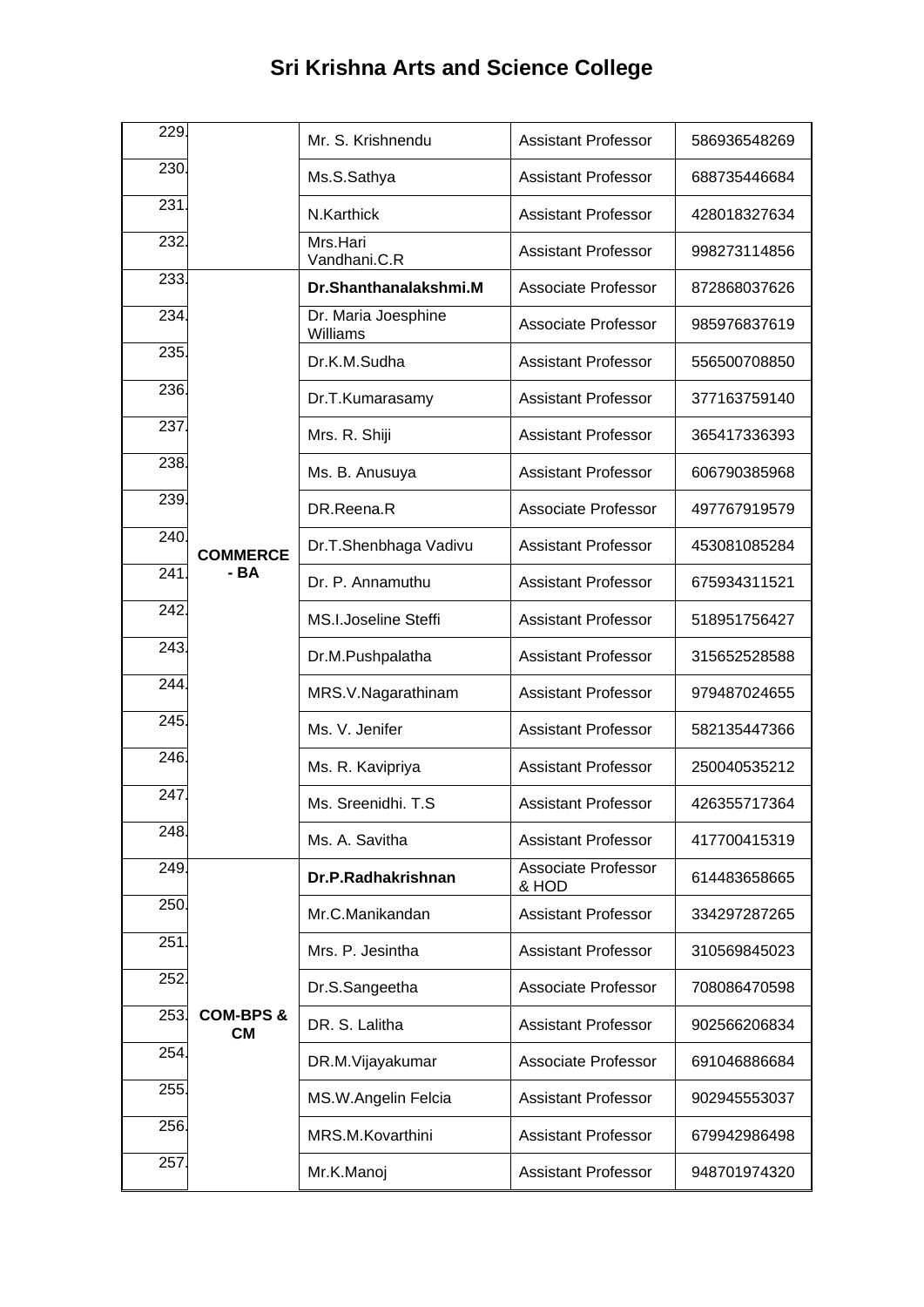| 258. |            |                                     |                            |              |
|------|------------|-------------------------------------|----------------------------|--------------|
|      |            | Dr.C.Dhanalakshmi                   | <b>Associate Professor</b> | 927165833013 |
| 259. |            | Ms.C.Gayathridevi                   | <b>Assistant Professor</b> | 682442891960 |
| 260. |            | Ms.I.Arthi Jone                     | <b>Assistant Professor</b> | 622280944238 |
| 261  |            | Ms.B.Vishnupriya                    | <b>Assistant Professor</b> | 497647460250 |
| 262. |            | MS.A.S.Angelin Prema                | <b>Assistant Professor</b> | 816609027167 |
| 263. |            | MRS. S. Chitra                      | <b>Assistant Professor</b> | 467412438102 |
| 264. |            | DR.C.Thiyaneswaran                  | <b>Associate Professor</b> | 826312920585 |
| 265. |            | Ms. S. Ruthsmiely                   | <b>Assistant Professor</b> | 735362309288 |
| 266. |            | Ms. Jisha                           | <b>Assistant Professor</b> | 399238499460 |
| 267  |            | Mrs.M.Janaranjani                   | <b>Assistant Professor</b> | 833473598198 |
| 268. |            | Yamini Deepa                        | <b>Assistant Professor</b> | 496396341763 |
| 269. |            | <b>Mr.C.Julian Gnana Dhas</b>       | <b>Assistant Professor</b> | 467489256650 |
| 270. |            | Mr.P.Rajan                          | <b>Assistant Professor</b> | 771282529163 |
| 271  |            | Mrs.S.Mahalakshmi                   | <b>Assistant Professor</b> | 508055267330 |
| 272. |            | Mrs.J.MarySaranya                   | <b>Assistant Professor</b> | 348384753396 |
| 273. |            | Dr.K.Ramasamy                       | <b>Assistant Professor</b> | 272452322318 |
| 274. |            | Ms.B.Preethi                        | <b>Assistant Professor</b> | 735362309288 |
| 275. |            | DR.M.Vidya                          | <b>Assistant Professor</b> | 955872092101 |
| 276. |            | Mrs.P.Devika                        | <b>Assistant Professor</b> | 221270710571 |
| 277  | <b>BBA</b> | Mrs.S.Subhashini<br>DOR: 29.02.2020 | <b>Assistant Professor</b> | 682130485841 |
| 278. |            | Mr.Rajesh.M                         | <b>Assistant Professor</b> | 377908399296 |
| 279. |            | Dr.Manjula.M                        | <b>Assistant Professor</b> | 834466721578 |
| 280. |            | Mrs.Induji.R.T.                     | <b>Assistant Professor</b> | 866928706859 |
| 281  |            | Dr.K.Meenatchi<br>Somasundari       | <b>Assistant Professor</b> | 351776293427 |
| 282. |            | Ms. Nirmala Shiny. P                | <b>Assistant Professor</b> | 569530356701 |
| 283. |            | Ms. L. Gowri Lingeswari             | <b>Assistant Professor</b> | 971546819335 |
| 284. |            | Mr.D.Prashanth                      | <b>Assistant Professor</b> | 971546819335 |
| 285. |            | Ms.Mahalakshmi.D                    | <b>Assistant Professor</b> | 487756309443 |
| 286. |            | S.Aishwariya                        | <b>Assistant Professor</b> | 903850760395 |